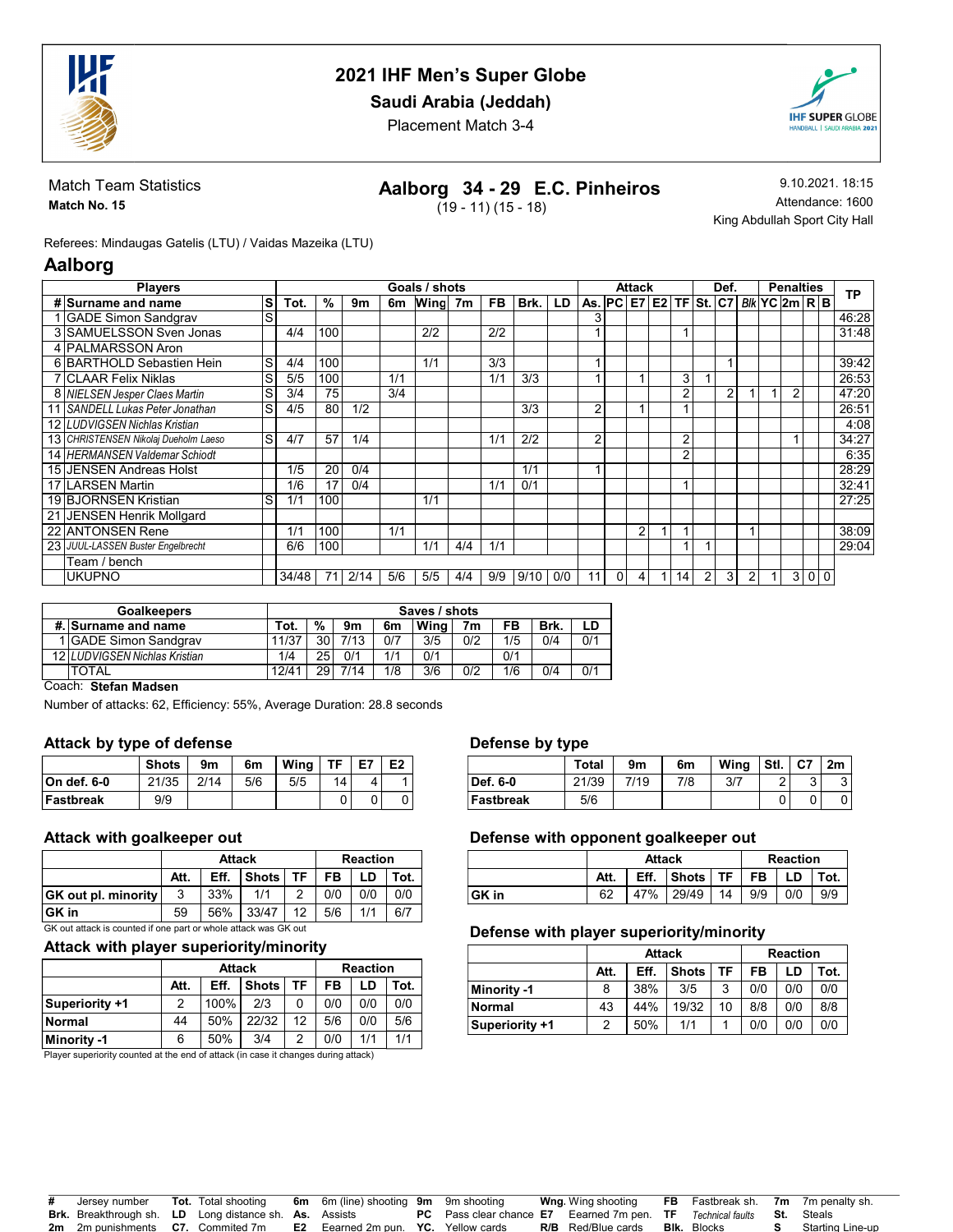

## Saudi Arabia (Jeddah)

Placement Match 3-4



Match Team Statistics Match No. 15

# Aalborg 34 - 29 E.C. Pinheiros

 $(19 - 11) (15 - 18)$ 

1/1

9.10.2021. 18:15 Attendance: 1600 King Abdullah Sport City Hall

 $1/1$ 

Referees: Mindaugas Gatelis (LTU) / Vaidas Mazeika (LTU)

### Shot distribution by player

| 3 S. Samuelsson |     |     |  | 4 A. Palmarsson |  |  |  |  |  |  |
|-----------------|-----|-----|--|-----------------|--|--|--|--|--|--|
|                 |     |     |  |                 |  |  |  |  |  |  |
|                 |     | 1/1 |  |                 |  |  |  |  |  |  |
|                 | 1/1 | 1/1 |  |                 |  |  |  |  |  |  |
| $1/1$ lob       |     |     |  |                 |  |  |  |  |  |  |

| S. Barthold |     |     | 7 F. Claar |     |
|-------------|-----|-----|------------|-----|
|             |     | 1/1 | 3/3        | 1/1 |
|             |     |     |            |     |
| 1/1         | 1/1 | 1/1 |            |     |

| 8 J. Nielsen |           |  |     |  |  |  |  |  |  |
|--------------|-----------|--|-----|--|--|--|--|--|--|
|              |           |  |     |  |  |  |  |  |  |
|              |           |  | 0/1 |  |  |  |  |  |  |
|              | 1/1       |  | 1/1 |  |  |  |  |  |  |
|              | $1/1$ lob |  |     |  |  |  |  |  |  |

|  | 11 L. Sandell |     |
|--|---------------|-----|
|  |               |     |
|  |               | 0/1 |
|  | 2/2           |     |
|  | $1/1$ lob     |     |

| 13 N. Christensen |     |     |  |  |  |  |  |  |  |  |  |
|-------------------|-----|-----|--|--|--|--|--|--|--|--|--|
|                   |     |     |  |  |  |  |  |  |  |  |  |
| 3/4               | 0/1 | 0/1 |  |  |  |  |  |  |  |  |  |
|                   |     |     |  |  |  |  |  |  |  |  |  |
| $1/1$ lob         |     |     |  |  |  |  |  |  |  |  |  |

| 14 V.<br>. Hermansen | 15 A. Jensen   | 17 M. Larsen    | 19 K. Biomsen | 21 H. Jensen | 22 R. Antonsen | 23 B. Juul-Lassen |
|----------------------|----------------|-----------------|---------------|--------------|----------------|-------------------|
|                      | 1/1<br>0/1     |                 | 1/1           |              |                | 2/2<br>1/1        |
|                      |                | 0/1             |               |              |                |                   |
|                      | 0/1            | 0/1<br>1/1      |               |              | 1/1            | 2/2<br>1/1        |
|                      | I post 1 block | 2 miss. 1 block |               |              |                |                   |

 $1/1$ 

6/7 2/2 2/2 3/5 0/2 2/4 7/7 2/2 6/8 1 post 2 miss. 2 block 4/4 lob

### Saves distribution goalkeepers

|     | 1 S. Gade |     |  |     | 12 N. Ludvigsen |     | TOTAL |     |     |  |  |
|-----|-----------|-----|--|-----|-----------------|-----|-------|-----|-----|--|--|
| 0/4 | 0/3       | 0/3 |  |     | 0/1             |     | 0/4   | 0/4 | 0/3 |  |  |
| 3/5 | 1/1       | 3/7 |  | 1/2 |                 |     | 4/7   |     | 3/7 |  |  |
| 1/5 | 1/3       | 0/4 |  |     |                 | 0/1 | 1/5   | 1/3 | 0/5 |  |  |

## Shots by position



### Shooting statistics

| <b>Position</b>     | <b>Goals</b> | Sav. | Miss.        | Post | Blk. | <b>Total</b> | %   |
|---------------------|--------------|------|--------------|------|------|--------------|-----|
| Back (9m)           | 2            |      | 2            |      | 2    | 14           | 14  |
| Line (6m)           | 5            |      | 0            | U    |      | 6            | 83  |
| Wing                | 5            | 0    | 0            | ŋ    |      | 5            | 100 |
| 7m penalties        | 4            | 0    | 0            | ŋ    |      | 4            | 100 |
| <b>Fastbreak</b>    | 9            | 0    | 0            | ŋ    |      | 9            | 100 |
| <b>Breakthrough</b> | 9            |      | 0            | ŋ    |      | 10           | 90  |
| <b>Total</b>        | 34           | 9    | $\mathbf{2}$ |      | 2    | 48           | 71  |

| # Jersey number                                               | <b>Tot.</b> Total shooting | <b>6m</b> 6m (line) shooting <b>9m</b> 9m shooting |                                                                                                    | <b>Wng</b> Wing shooting  |                    | <b>FB</b> Fastbreak sh. 7m 7m penalty sh. |
|---------------------------------------------------------------|----------------------------|----------------------------------------------------|----------------------------------------------------------------------------------------------------|---------------------------|--------------------|-------------------------------------------|
| <b>Brk.</b> Breakthrough sh. LD Long distance sh. As. Assists |                            |                                                    | <b>PC</b> Pass clear chance <b>E7</b> Eearned 7m pen. <b>TF</b> Technical faults <b>St.</b> Steals |                           |                    |                                           |
| 2m 2m punishments C7. Commited 7m                             |                            | <b>E2</b> Eearned 2m pun. YC. Yellow cards         |                                                                                                    | <b>R/B</b> Red/Blue cards | <b>Blk.</b> Blocks | <b>S</b> Starting Line-up                 |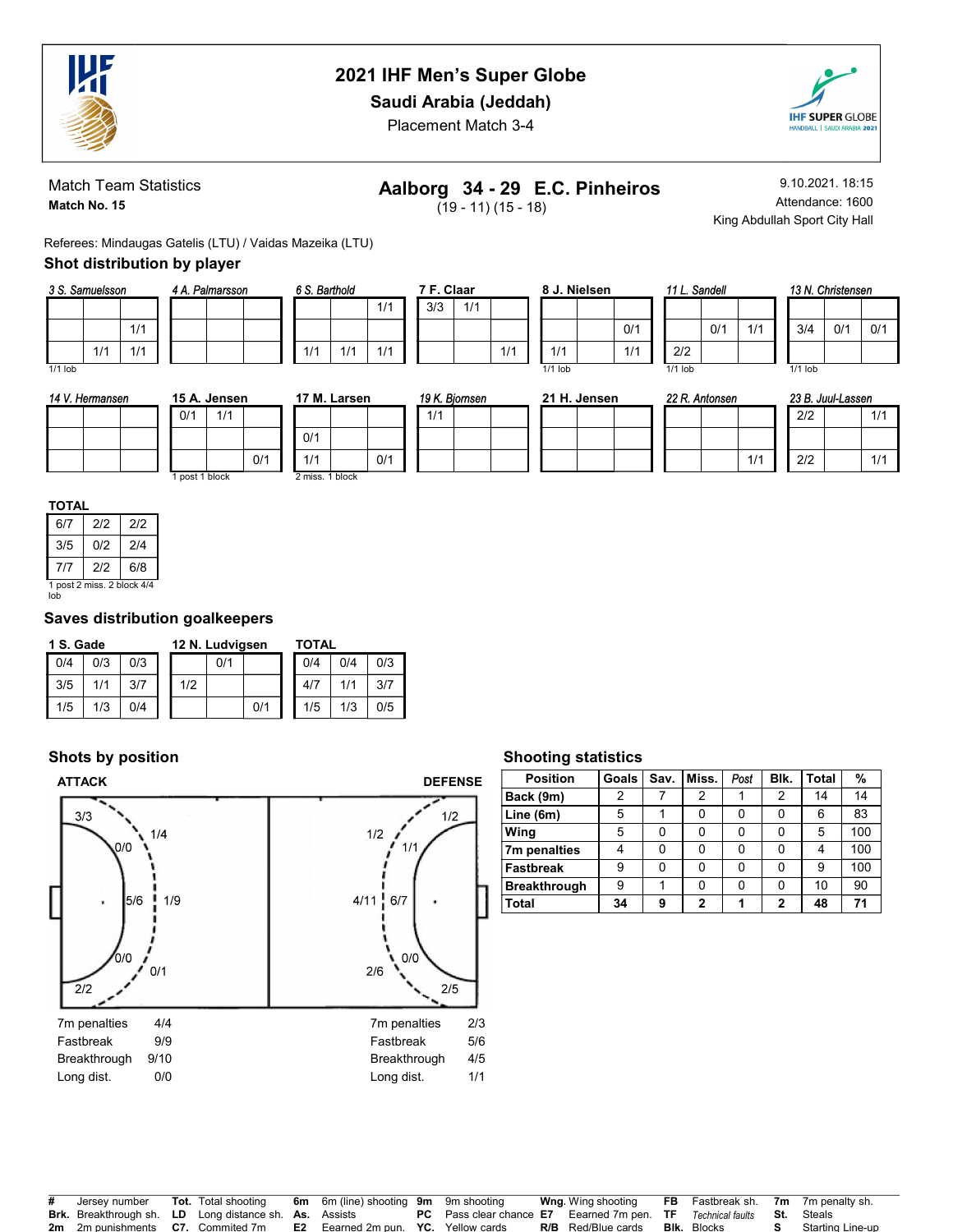

## Saudi Arabia (Jeddah)

Placement Match 3-4



Match Team Statistics Match No. 15

## Aalborg 34 - 29 E.C. Pinheiros

 $(19 - 11) (15 - 18)$ 

9.10.2021. 18:15 Attendance: 1600 King Abdullah Sport City Hall

Referees: Mindaugas Gatelis (LTU) / Vaidas Mazeika (LTU)

## E.C. Pinheiros

| <b>Players</b>                        |    |       |     |      |     | Goals / shots |     |           |      |      |                                            |                | Attack       |                |                |                | Def. |   |   | <b>Penalties</b> |          |           |
|---------------------------------------|----|-------|-----|------|-----|---------------|-----|-----------|------|------|--------------------------------------------|----------------|--------------|----------------|----------------|----------------|------|---|---|------------------|----------|-----------|
| ls<br># Surname and name              |    | Tot.  | %   | 9m   | 6m  | Wing 7m       |     | <b>FB</b> | Brk. | LD I | As. $PC$ E7 E2 TF St. $C7$ Blk $YC$ 2m R B |                |              |                |                |                |      |   |   |                  |          | <b>TP</b> |
| 2 SILVA OLIVEIRA Edney                | S  | 4/5   | 80  |      | 4/5 |               |     |           |      |      |                                            |                |              |                |                |                |      |   |   |                  |          | 47:46     |
| 3 LIMA MARQUES Fabio                  |    | 2/2   | 100 |      | 1/1 |               |     | 1/1       |      |      |                                            |                |              |                | 2              |                |      |   |   |                  |          | 16:25     |
| 6 BENEDITO CANDIDO Lucas              |    |       |     |      |     |               |     |           |      |      |                                            |                |              |                |                |                |      |   |   |                  |          | 1:15      |
| 8 FLOSI ALEXANDRE Arthur              |    |       |     |      |     |               |     |           |      |      |                                            |                |              |                |                |                |      |   |   |                  |          | 31:08     |
| 11 SILVA DOS REIS Gabriel             | S  | 0/1   | 0   | 0/1  |     |               |     |           |      |      |                                            |                |              |                |                |                |      |   |   |                  |          | 22:29     |
| 13 KENT HUBNER Diogo                  |    | 3/6   | 50  | 0/2  |     |               | 2/2 |           | 1/2  |      |                                            |                |              |                |                |                |      |   |   |                  |          | 13:46     |
| 16 PAULO DOS SANTOS Marcos            |    |       |     |      |     |               |     |           |      |      |                                            |                |              |                |                |                |      |   |   |                  |          | 1:06      |
| 18 PERBELINI RIBEIRO Joao Guilherme   |    | 1/3   | 33  | 1/3  |     |               |     |           |      |      |                                            |                |              |                |                |                |      |   |   |                  |          | 10:26     |
| 19 SEIFERT Phillipp                   | ls | 6/12  | 50  | 4/8  | 1/1 | 0/2           |     | 1/1       |      |      | 5                                          |                |              |                |                |                |      |   |   |                  |          | 50:17     |
| G<br>23 ANTONIO DA SILVA Marcos       |    | 3/4   | 75  |      |     | 2/3           |     | 1/1       |      |      |                                            |                |              |                | $\overline{2}$ |                |      |   |   |                  |          | 58:45     |
| 24 VALADAO GAMA Gulherme              | ls | 2/3   | 67  | 1/2  |     |               |     |           | 1/1  |      | ົ                                          |                |              |                | 3              |                |      | 2 |   |                  |          | 33:24     |
| 25 INOUE LANGARO Davi                 |    |       |     |      |     |               |     |           |      |      |                                            |                |              |                |                |                |      |   |   |                  |          |           |
| 26 MONTE DOS SANTOS Hugo Bryan        |    |       |     |      |     |               |     |           |      |      |                                            |                |              |                |                |                |      |   |   |                  |          | 11:12     |
| 55 CECCON BAPTISTE Caue               | S  | 4/7   | 57  |      | 1/1 | 1/2           | 0/1 | 2/3       |      |      |                                            |                |              |                |                |                |      |   |   |                  |          | 31:33     |
| 88 FREITAS OLIVEIRA Tarcisio          |    | 3/5   | 60  | 1/3  |     |               |     |           | 2/2  |      | ົ                                          |                |              |                |                |                |      |   |   |                  |          | 31:34     |
| 99 NASCIMENTO MARTINS Mateus Cristian | lS | 1/1   | 100 |      |     |               |     |           |      | 1/1  | ົ                                          |                |              |                |                |                |      |   |   |                  |          | 58:54     |
| Team / bench                          |    |       |     |      |     |               |     |           |      |      |                                            |                |              |                |                |                |      |   |   |                  |          |           |
| UKUPNO                                |    | 29/49 | 59  | 7/19 | 7/8 | 3/7           | 2/3 | 5/6       | 4/5  | 1/1  | 12                                         | $\overline{3}$ | $\mathbf{3}$ | $\overline{3}$ | 14             | $\overline{2}$ | 4    | 2 | 2 |                  | $\Omega$ |           |

| <b>Goalkeepers</b>                      | Saves / shots |    |     |     |      |     |     |      |     |  |  |
|-----------------------------------------|---------------|----|-----|-----|------|-----|-----|------|-----|--|--|
| #. Surname and name                     | Tot.          | %  | 9m  | 6m  | Wina | 7m  | FB  | Brk. | LD  |  |  |
| 16 PAULO DOS SANTOS Marcos              | 0/2           |    |     |     |      | 0/2 |     |      |     |  |  |
| 99   NASCIMENTO MARTINS Mateus Cristian | 9/41          | nr | 7/9 | 1/6 | 0/5  | 0/2 | 0/9 | 1/10 |     |  |  |
| <b>TOTAL</b>                            | 9/43          | n, | 7/9 | 1/6 | 0/5  | 0/4 | 1/9 | 1/10 | 0/0 |  |  |

Coach: Alex Lucio Archivaldo

Number of attacks: 62, Efficiency: 47%, Average Duration: 29.2 seconds

#### Attack by type of defense

|              | <b>Shots</b> | 9m   | 6m  | Wina | ТE | E7 | E <sub>2</sub> |
|--------------|--------------|------|-----|------|----|----|----------------|
| ∣On def. 6-0 | 21/39        | 7/19 | 7/8 | 3/7  | 14 | c  | ◡              |
| Fastbreak    | 5/6          |      |     |      |    |    |                |

### Attack with goalkeeper out

|        |      | <b>Attack</b> |                                              | <b>Reaction</b> |  |  |  |
|--------|------|---------------|----------------------------------------------|-----------------|--|--|--|
|        | Att. |               | Eff. $ $ Shots $ $ TF $ $ FB $ $ LD $ $ Tot. |                 |  |  |  |
| ∣GK in |      |               | 47% 29/49 14 9/9 0/0 9/9                     |                 |  |  |  |

GK out attack is counted if one part or whole attack was GK out

#### Attack with player superiority/minority

|                       |      | <b>Attack</b> |              |    | <b>Reaction</b> |     |      |  |  |  |
|-----------------------|------|---------------|--------------|----|-----------------|-----|------|--|--|--|
|                       | Att. | Eff.          | <b>Shots</b> | TF | FB              | LD  | Tot. |  |  |  |
| <b>Superiority +1</b> | 8    | 38%           | 3/5          | 2  | 0/0             | 0/0 | 0/0  |  |  |  |
| <b>Normal</b>         | 43   | 44%           | 19/32        | 10 | 8/8             | 0/0 | 8/8  |  |  |  |
| Minority -1           |      | 50%           | 1/1          |    | 0/0             | 0/0 | 0/0  |  |  |  |

Player superiority counted at the end of attack (in case it changes during attack)

#### Defense by type

|           | Total | 9m   | 6m  | Wing | Stl. | $ $ C7 | 2m |
|-----------|-------|------|-----|------|------|--------|----|
| Def. 6-0  | 21/35 | 2/14 | 5/6 | 5/5  | ົ    |        |    |
| Fastbreak | 9/9   |      |     |      |      |        |    |

#### Defense with opponent goalkeeper out

|                 |      | <b>Attack</b> | <b>Reaction</b> |    |     |     |      |  |
|-----------------|------|---------------|-----------------|----|-----|-----|------|--|
|                 | Att. | Eff.          | <b>Shots</b>    | TF | FB  | LD  | Tot. |  |
| GK out (7 on 6) |      | $0\%$         | 0/0             |    | 0/0 | 0/0 | 0/0  |  |
| GK in           | 59   | 56%           | 33/47           | 12 | 5/6 | 1/1 | 6/7  |  |

#### Defense with player superiority/minority

|                       |      | <b>Attack</b> | <b>Reaction</b> |    |      |     |     |
|-----------------------|------|---------------|-----------------|----|------|-----|-----|
|                       | Att. | Eff.          | FB              | LD | Tot. |     |     |
| Minority -1           | 2    | 100%          | 2/3             |    | 0/0  | 0/0 | 0/0 |
| Normal                | 44   | 50%           | 22/32           | 12 | 5/6  | 0/0 | 5/6 |
| <b>Superiority +1</b> | 6    | 50%           | 3/4             |    | 0/0  | 1/1 | 1/1 |

| # Jersey number                                               | <b>Tot.</b> Total shooting | <b>6m</b> 6m (line) shooting <b>9m</b> 9m shooting |                                                                                                    | <b>Wng</b> Wing shooting  |                    | <b>FB</b> Fastbreak sh. 7m 7m penalty sh. |
|---------------------------------------------------------------|----------------------------|----------------------------------------------------|----------------------------------------------------------------------------------------------------|---------------------------|--------------------|-------------------------------------------|
| <b>Brk.</b> Breakthrough sh. LD Long distance sh. As. Assists |                            |                                                    | <b>PC</b> Pass clear chance <b>E7</b> Eearned 7m pen. <b>TF</b> Technical faults <b>St.</b> Steals |                           |                    |                                           |
| <b>2m</b> 2m punishments <b>C7.</b> Commited 7m               |                            | <b>E2</b> Eearned 2m pun. YC. Yellow cards         |                                                                                                    | <b>R/B</b> Red/Blue cards | <b>Bik.</b> Blocks | Starting Line-up                          |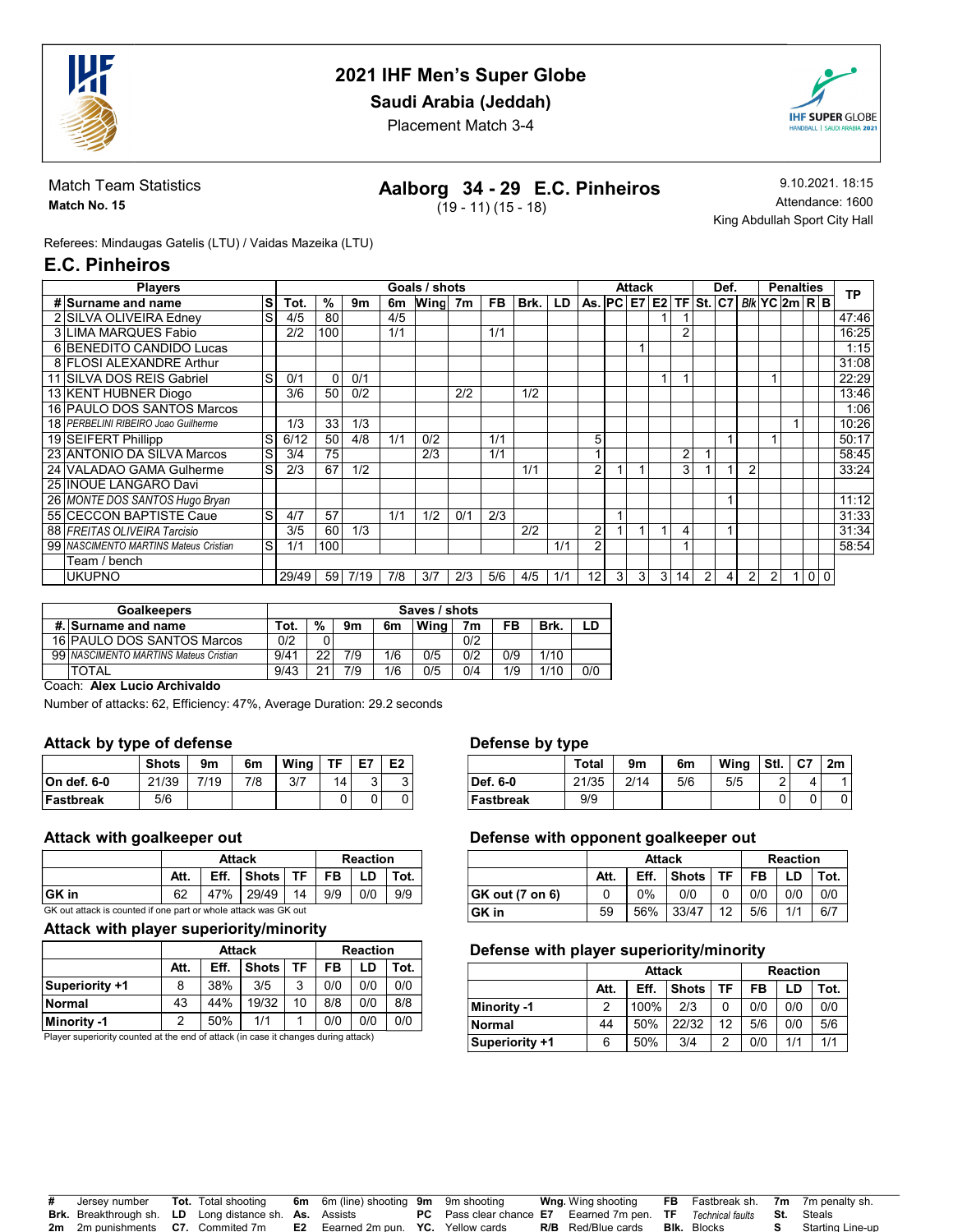

## Saudi Arabia (Jeddah)

Placement Match 3-4



Match Team Statistics Match No. 15

# Aalborg 34 - 29 E.C. Pinheiros

 $(19 - 11) (15 - 18)$ 

9.10.2021. 18:15 Attendance: 1600 King Abdullah Sport City Hall

 $1/1$ 

Referees: Mindaugas Gatelis (LTU) / Vaidas Mazeika (LTU)

### Shot distribution by player

|     | 2 E. Silva Oliveira |     |     | 3 F. Lima Marques |     |
|-----|---------------------|-----|-----|-------------------|-----|
| 1/1 |                     |     | 1/1 |                   | 1/1 |
| 0/1 |                     | 1/1 |     |                   |     |
| 2/2 |                     |     |     |                   |     |

| 6 L. Benedito Candido |  | 8 A. Flosi Alexandre |  |
|-----------------------|--|----------------------|--|
|                       |  |                      |  |
|                       |  |                      |  |
|                       |  |                      |  |

| 11 G. Silva Dos Reis |  |  |  |  |  |  |  |  |
|----------------------|--|--|--|--|--|--|--|--|
|                      |  |  |  |  |  |  |  |  |
|                      |  |  |  |  |  |  |  |  |
|                      |  |  |  |  |  |  |  |  |
| miss.                |  |  |  |  |  |  |  |  |

|  |                 | 13 D. Kent Hubner |  |
|--|-----------------|-------------------|--|
|  |                 | 1/1               |  |
|  |                 |                   |  |
|  |                 | 1/1               |  |
|  | 1 miss. 1 block |                   |  |

|     | 18 J. Perbelini Ribeiro |  |
|-----|-------------------------|--|
|     |                         |  |
| 1/1 |                         |  |
|     |                         |  |
|     | بامما                   |  |

1 post 1 block

| 19 P. Seifert |     |     |     | 23 M. Antonio Da Silva |     | 24 G. Valadao Gama |     | 25 D. Inoue Langaro |  | 26 H. Monte Dos |  |  | 55 C. Ceccon Baptiste |     |     | . Freitas Oliveira<br>88 T. |     |     |     |
|---------------|-----|-----|-----|------------------------|-----|--------------------|-----|---------------------|--|-----------------|--|--|-----------------------|-----|-----|-----------------------------|-----|-----|-----|
| 1/1           | 1/1 |     | 1/1 |                        |     |                    |     |                     |  | Santos          |  |  |                       | 2/2 | 1/1 |                             |     |     |     |
| 1/2           |     | 2/3 | 1/2 |                        |     |                    | 0/1 |                     |  |                 |  |  | 0/1                   |     | 0/1 |                             |     | 0/1 | 1/1 |
| 1/1           | 0/1 |     |     |                        | 1/1 |                    | 1/1 |                     |  |                 |  |  |                       |     | 1/1 |                             | 0/1 |     | 2/2 |
| 2 miss.       |     |     |     |                        |     |                    |     |                     |  |                 |  |  | post                  |     |     |                             |     |     |     |

|  | ٠ |  |  |
|--|---|--|--|
|  |   |  |  |
|  |   |  |  |

| 4/4                    | 4/4 | 3/3 |  |  |  |  |  |  |
|------------------------|-----|-----|--|--|--|--|--|--|
| 3/7                    | 0/1 | 4/7 |  |  |  |  |  |  |
| 4/5<br>5/5<br>1/2      |     |     |  |  |  |  |  |  |
| 2 post 4 miss, 2 block |     |     |  |  |  |  |  |  |

### Saves distribution goalkeepers

| 16 M. Paulo Dos | 99 M. Nascimento |     |     | TOTAL |     |     |
|-----------------|------------------|-----|-----|-------|-----|-----|
| <b>Santos</b>   | <b>Martins</b>   |     |     | 1/7   | 012 | 0/2 |
| 0/1             | 1/6              | 0/2 | 0/2 | 2/5   | 212 | 2/4 |
|                 | 2/5              | 212 | 2/4 | 0/7   | n/2 | 2/8 |
| 0/1             | 0/6              | 012 | 2/8 |       |     |     |

## Shots by position



#### Shooting statistics

| <b>Position</b>     | <b>Goals</b> | Sav. | Miss. | Post         | Blk. | <b>Total</b> | %  |
|---------------------|--------------|------|-------|--------------|------|--------------|----|
| Back (9m)           |              |      | 2     |              | 2    | 19           | 37 |
| Line (6m)           |              |      | 0     | ŋ            |      | 8            | 88 |
| Wing                | 3            | 3    |       |              |      |              | 43 |
| 7m penalties        | 2            | 0    |       |              |      | 3            | 67 |
| <b>Fastbreak</b>    | 5            |      | U     |              |      | 6            | 83 |
| <b>Breakthrough</b> | 4            | 0    |       | Ω            |      | 5            | 80 |
| Total               | 28           | 12   |       | $\mathbf{2}$ | 2    | 48           | 58 |

| # Jersey number                                               | <b>Tot.</b> Total shooting | <b>6m</b> 6m (line) shooting <b>9m</b> 9m shooting |                                                                                                    | <b>Wng</b> Wing shooting  |                    | <b>FB</b> Fastbreak sh. 7m 7m penalty sh. |
|---------------------------------------------------------------|----------------------------|----------------------------------------------------|----------------------------------------------------------------------------------------------------|---------------------------|--------------------|-------------------------------------------|
| <b>Brk.</b> Breakthrough sh. LD Long distance sh. As. Assists |                            |                                                    | <b>PC</b> Pass clear chance <b>E7</b> Eearned 7m pen. <b>TF</b> Technical faults <b>St.</b> Steals |                           |                    |                                           |
| <b>2m</b> 2m punishments <b>C7.</b> Commited 7m               |                            | <b>E2</b> Eearned 2m pun. YC. Yellow cards         |                                                                                                    | <b>R/B</b> Red/Blue cards | <b>BIK.</b> Blocks | Starting Line-up                          |